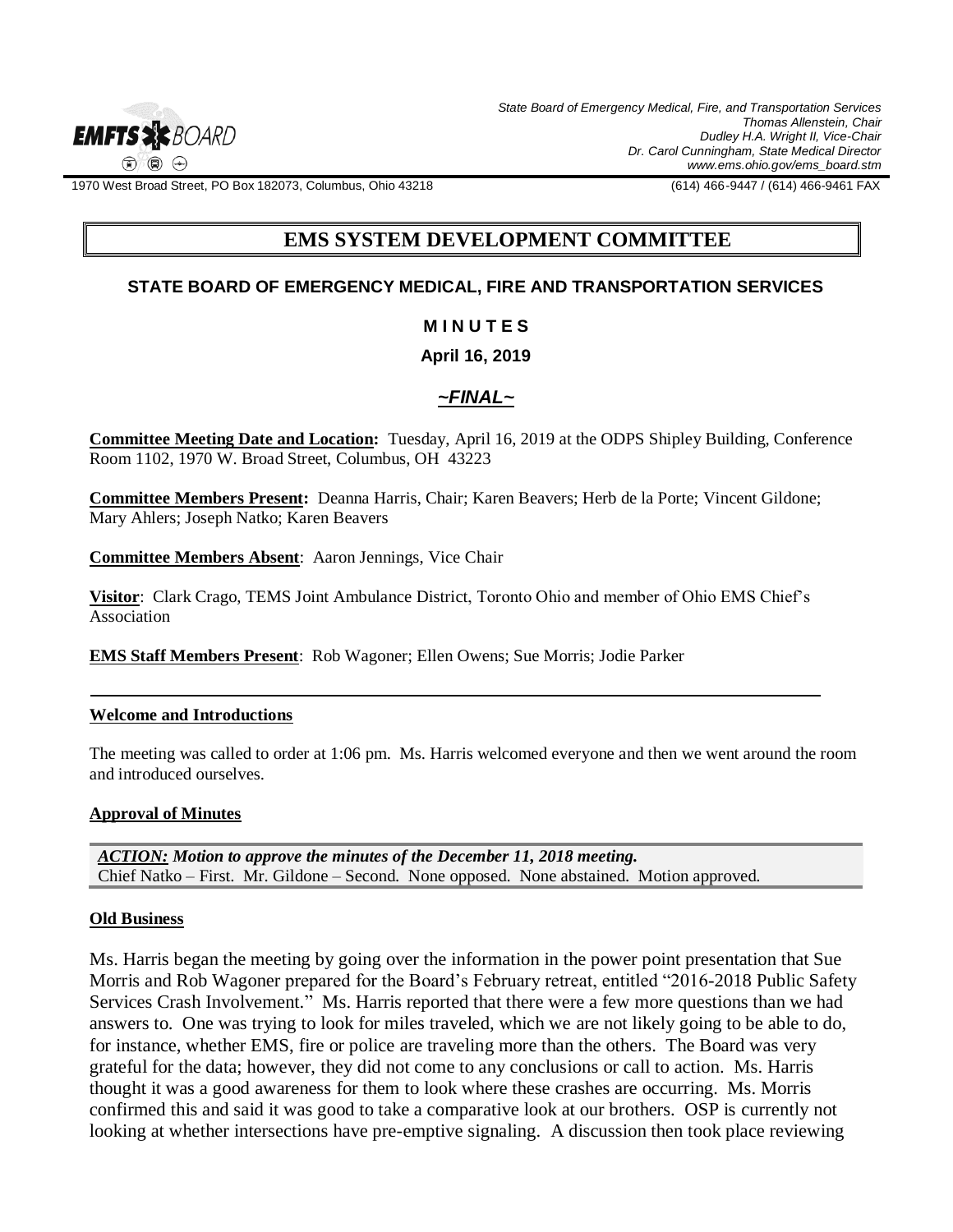the information and Mr. Wagoner pointed out that as far as the reported fatalities, EMS is at the top of the list (with 75%) and that most of the time the EMS operator was at fault. The feeling is that this information needs to be pushed out to raise awareness. As Mr. Wagoner put it*: it is not at night, it is not bad weather, and it is not Code 3 response*.

### *ACTION Item: Ms. Harris to hand out the 2016-2018 Public Safety Services Crash Involvement PowerPoint and the ambulance reports to the board tomorrow.*

Ms. Harris said that she would like to put out a report at least by the end of the first quarter of 2020 that has data that we are sure of. Discussion followed about future reports. Mr. Wagoner reported that when the new EMSIRS goes live  $1/1/2020$ , the agencies would be able to see real live data on their dashboards. 2017 and 2018 are the first two years to move over and we will need to confirm the accuracy – then we will have a good report to put out. It is a massive amount of data. Once we move 2017 and 2018 over, we will have over 3 million records.

Mr. Gildone reported that he has worked with a company called Ving, and that they put out very nice 7-10 minute training videos. We could take a line item from the crash data and have Ving produce a short training video and it could serve as an in-house training from our website. After watching the video, they would answer 3 to 5 questions. Some discussion followed regarding EVOC and what is required now. Unfortunately, right now EVOC is not required for EMS. Discussion followed regarding content of EVOC courses and when the rules will include mandatory EVOC training for an EMR and up. Ms. Owens stated that the motion was that it would be included in the next Rules revision as a certification requirement at the EMT level.

*ACTION Item: Ms. Harris will propose Mr. Gildone's training video idea to the Board tomorrow, and will call him with the results.*

*ACTION: Ms. Morris will run a new report with a breakdown by county, if possible, and rural vs. urban.*

*ACTION: Ms. Morris will find out if the OH1 can give us a breakdown on fatalities as far as whether the deceased was EMS staff or civilian.*

**Research and Analysis** – Ms. Harris asked Ms. Morris if there is anything to add or anything we need to know on Research and Analysis. Ms. Morris stated that Mr. Wagoner had taken care of most of it, so just the forward motion on the new EMSIRS project. We are doing testing right now with vendors and it is going quite well. The new EMSIRS would roll out 1/1/20. Mr. Wagoner also reported that they have been working with the National CARES in Dallas and the Ohio CARES group here at OSU, to see if we can be the conduit to taking the EMSIRS data and feed it to CARES. That would eliminate that burden on the agencies. Ms. Harris brought up the possibility of incorporating CARES data with our reporting. Mr. Gildone brought up another possible training. Once we roll the data out, we could follow up and educate them about all the data we have just made available and how they can use it.